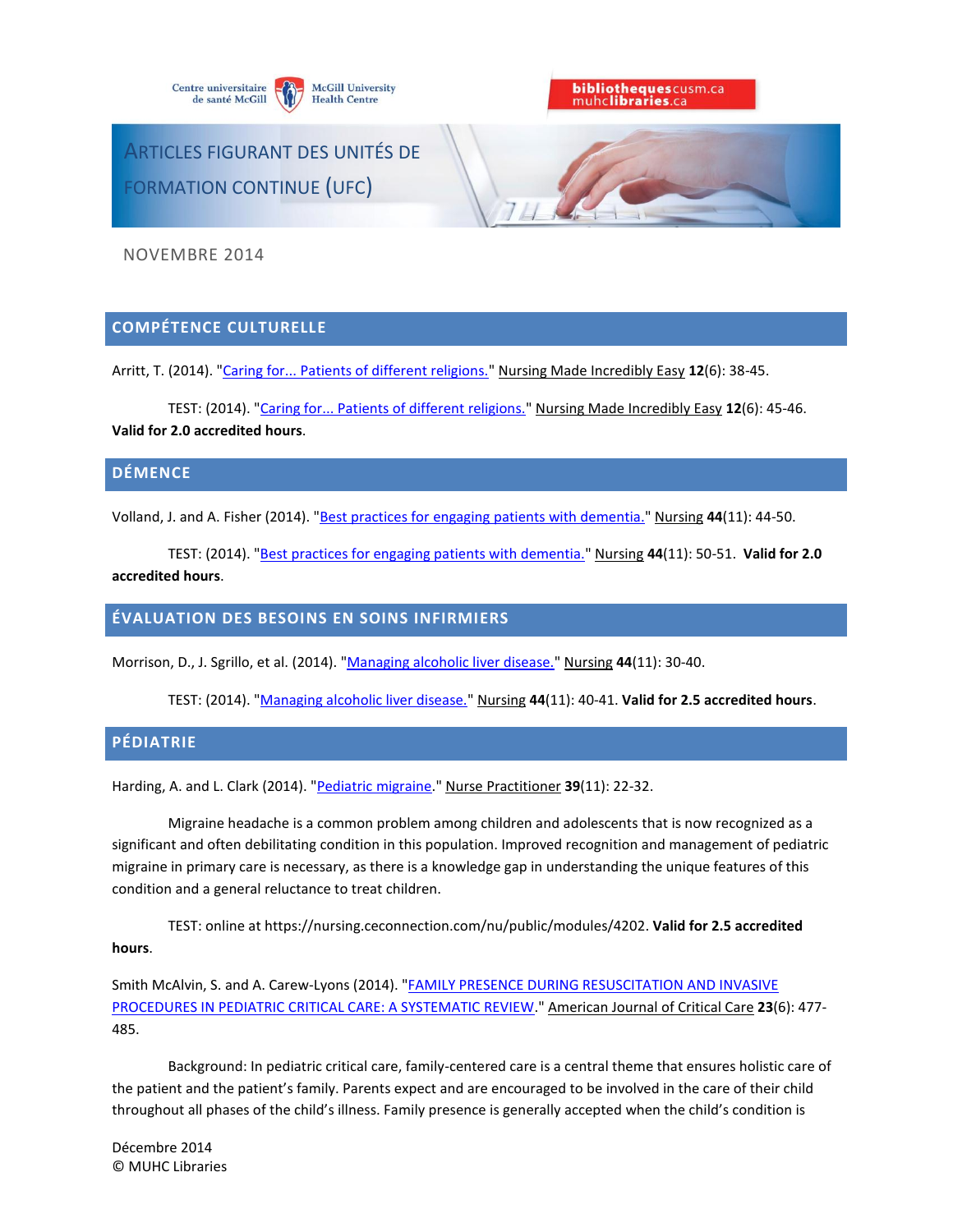stable; however, there is less consensus about family presence when the child becomes critically ill and requires resuscitation and/or invasive procedures. Methods: The PRISMA model guided this systematic literature search of CINAHL, MEDLINE, Ovid, and PubMed for articles published between 1995 and 2012. Specific search terms used included pediatric intensive care, parent presence, family presence, pediatrics, invasive procedures, and resuscitation. Results: This literature search yielded 117 articles. Ninety-five abstracts were evaluated for relevance. Six articles met criteria and were included in this review. The findings indicate that parents want to be present during invasive procedures and resuscitation, would choose to be present again, recommend being present to others, and would not have changed anything about the presence experience. Parents who were present had better coping and better adjustment to the child's death. Parents who were not present reported more distress. Conclusions: These studies support the suggestion that family presence during resuscitation and invasive procedures increases parents' satisfaction and coping. However, the generalizability of these findings is limited by small sample sizes and inconsistent evaluation of confounding variables. Further research is needed to determine the benefits of family presence and prevent barriers to true implementation.

TEST: Included with the article. **Valid for 1.0 accredited hours.**

# **SOINS TERMINAUX**

Nelson, J. M. and T. C. Nelson (2014). ["Advance directives."](http://ovidsp.ovid.com/ovidweb.cgi?T=JS&CSC=Y&NEWS=N&PAGE=fulltext&AN=00006205-201411000-00006&LSLINK=80&D=ovft) Nurse Practitioner **39**(11): 34-40.

Advance directives were conceived as a prospective means of empowering patients to direct their own end-of-life care. Unfortunately, these directives have been inadequately incorporated into healthcare decisions due to less-than-optimal execution and implementation. The authors explore challenges to implementing advance directives and propose potential solutions.

TEST: (2014). ["Advance directives.](http://ovidsp.ovid.com/ovidweb.cgi?T=JS&CSC=Y&NEWS=N&PAGE=fulltext&AN=00006205-201411000-00007&LSLINK=80&D=ovft)" Nurse Practitioner **39**(11): 40-41. **Valid for 2.0 accredited hours**.

### **UNITÉS DE SOINS INTENSIFS**

# Albert, N. M., E. Slifcak, et al. (2014). ["INFECTION RATES IN INTENSIVE CARE UNITS BY ELECTROCARDIOGRAPHIC](http://search.ebscohost.com/login.aspx?direct=true&db=ccm&AN=2012779085&site=ehost-live)  [LEAD WIRE TYPE: DISPOSABLE VS REUSABLE."](http://search.ebscohost.com/login.aspx?direct=true&db=ccm&AN=2012779085&site=ehost-live) American Journal of Critical Care **23**(6): 460-468.

Background: It is unknown if disposable electrocardiographic lead wires (ECG-LWs) reduce infection rates compared with cleaned, reusable lead wires. Purpose: To compare infection rates in intensive care unit (ICU) patients receiving disposable versus reusable ECG-LWs. Methods: Matched adult ICUs were randomly assigned to disposable or reusable ECG-LWs. Outcomes were bloodstream infection, ventilator-associated pneumonia, and chest surgical site infections. Patients' characteristics and infections were collected from hospital databases. Event rates were described by using total counts and rates per 100 patient days and were compared between groups by using generalized linear mixed-effect models weighted by patients' ICU length of stay. Results: Overall, 4056 patients from 6 ICUs received disposable and 3184 patients from 5 ICUs received reusable ECG-LWs. The characteristics of the 2 groups were similar, except patients receiving disposable ECG-LWs were less likely to be discharged home (P = .03) and had more comorbid conditions (P = .002). Overall infection rates did not differ between ECG-LW groups, between groups in matched ICUs, between groups by infection type, or when only patients with ICU stays longer than 48 hours were considered (2578 cases). In multivariate analyses, infection rates did not differ between all patients in ECG-LW groups or for patients with ICU stays beyond 48 hours (both  $P = .10$ ). Conclusions: No difference was observed in infection rates of ICU patients receiving disposable versus reusable ECG-LWs.